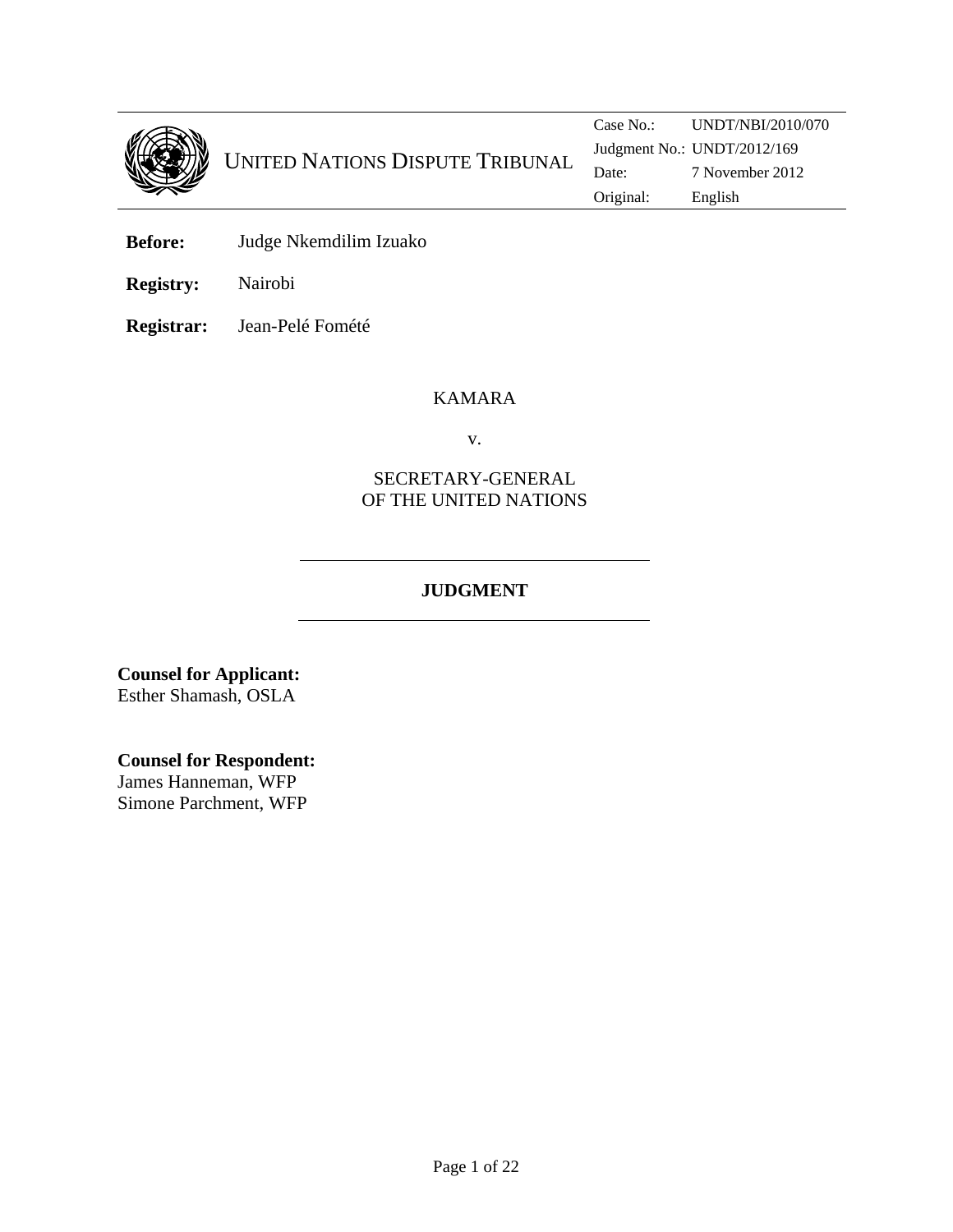#### **Introduction**

1. The Applicant was employed by the World Food Programme (WFP) as a member of its locally recruited field staff based at the WFP Country Office in Monrovia, Liberia. On 1 July 2006, the Applicant was appointed under a 100-series fixed-term contract as Logistics Assistant (Shipping) at the G-4 level at the Freeport of Monrovia until his separation from service on 30 June 2010 for misconduct.

2. The Applicant is contesting the decision to separate him from service following an investigation on a charge of misconduct by allegedly committing acts of gross negligence in giving a non-WFP staff member the authority and the means to collect WFP containers from the National Ports Authority (NPA) Park. He was also charged for insubordination, in allegedly bringing the Liberian Seaport Police to a staff member's home contrary to his supervisor's advice and without having the authority to do so.

#### **Background Facts**

3. As Logistics Assistant, the Applicant was responsible for among other duties:

- a. Supervising the offloading of WFP vessels during the day and evening, if necessary;
- b. Coordinating WFP operation at Freeport;
- c. Supervising the work of WFP superintendent agents;
- d. Following up on all issues related to WFP port operations.

4. In April 2009, it was reported to Mr Louis Imbleau, the Country Director of WFP Liberia Country Office, that there were fourteen containers of WFP food items missing from the Freeport (Port) of Monrovia. The Country Office Logistics Unit was requested to follow up on the matter and report back.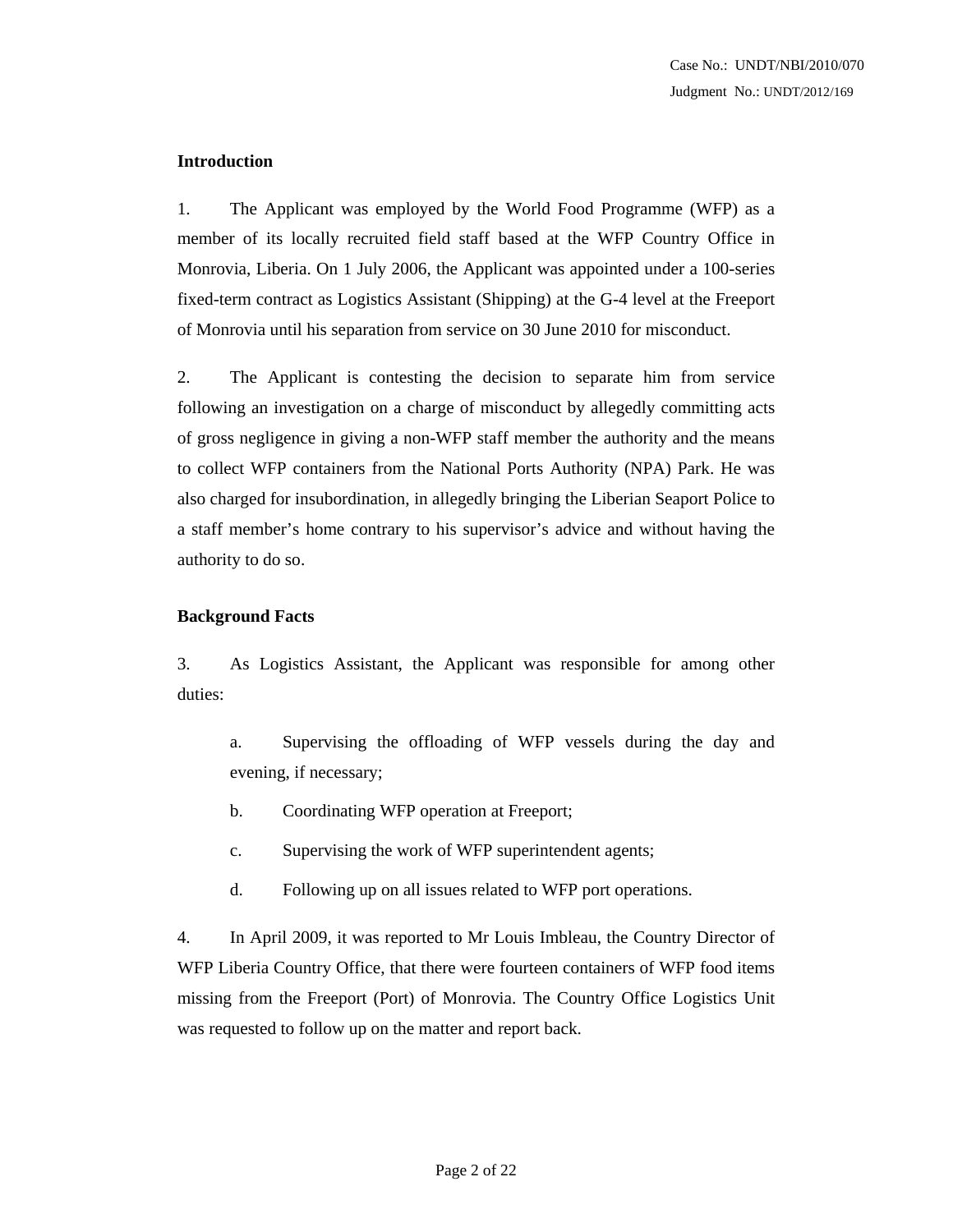5. After more than one week, five containers were located and a balance of nine containers remained missing. The Country Office reported the missing containers to the NPA and the Liberian police.

6. On 14 April 2009, the Office of Inspections and Investigations (OSDI) was informed by the Country Director that there were nine WFP containers missing which contained 109 Metric Tonnes (MT) of palm olein oil and 75 MT of yellow split peas with a total value of approximately USD190,000.

7. During the Country Office preliminary investigation, Mr Wleh Jackson, the Forklift Operator for WFP at the time of the theft, admitted in a signed statement that he received a bribe of 30,000 Liberian Dollars from Mr Weah Emmas Nyanplu of Seatrans to misappropriate two WFP containers from the NPA Park. Seatrans Shipping Stevedoring Company was the clearing and forwarding agent for WFP under a contract to clear WFP's cargo at the port.

8. The matter of the nine missing containers was reported to the Country Director who in turn informed OSDI and requested OSDI's assistance in investigating the matter. Based on these events, the OSDI personnel undertook a mission to Monrovia from 23 April to 6 May 2009.

9. On 7 May 2009, the Applicant was suspended with full pay pending the outcome of the investigation.

#### **Investigation**

10. On 30 November 2009, OSDI issued an Investigation Report in which they found with regard to operations procedures the following:

11. WFP Logistics staff and WFP warehouses are located at the Port in Monrovia. At the time of the investigations, Mr Musa, the Logistics Officer was the Head of Logistics and he was assisted by Mr Bah, Logistics Officer. The Applicant was the Logistics Assistant responsible for the handling of WFP containers and reported directly to Mr Musa. There were three Forklift Operators working for the WFP namely, Mr Jackson, Mr Swen and Mr Gayflor.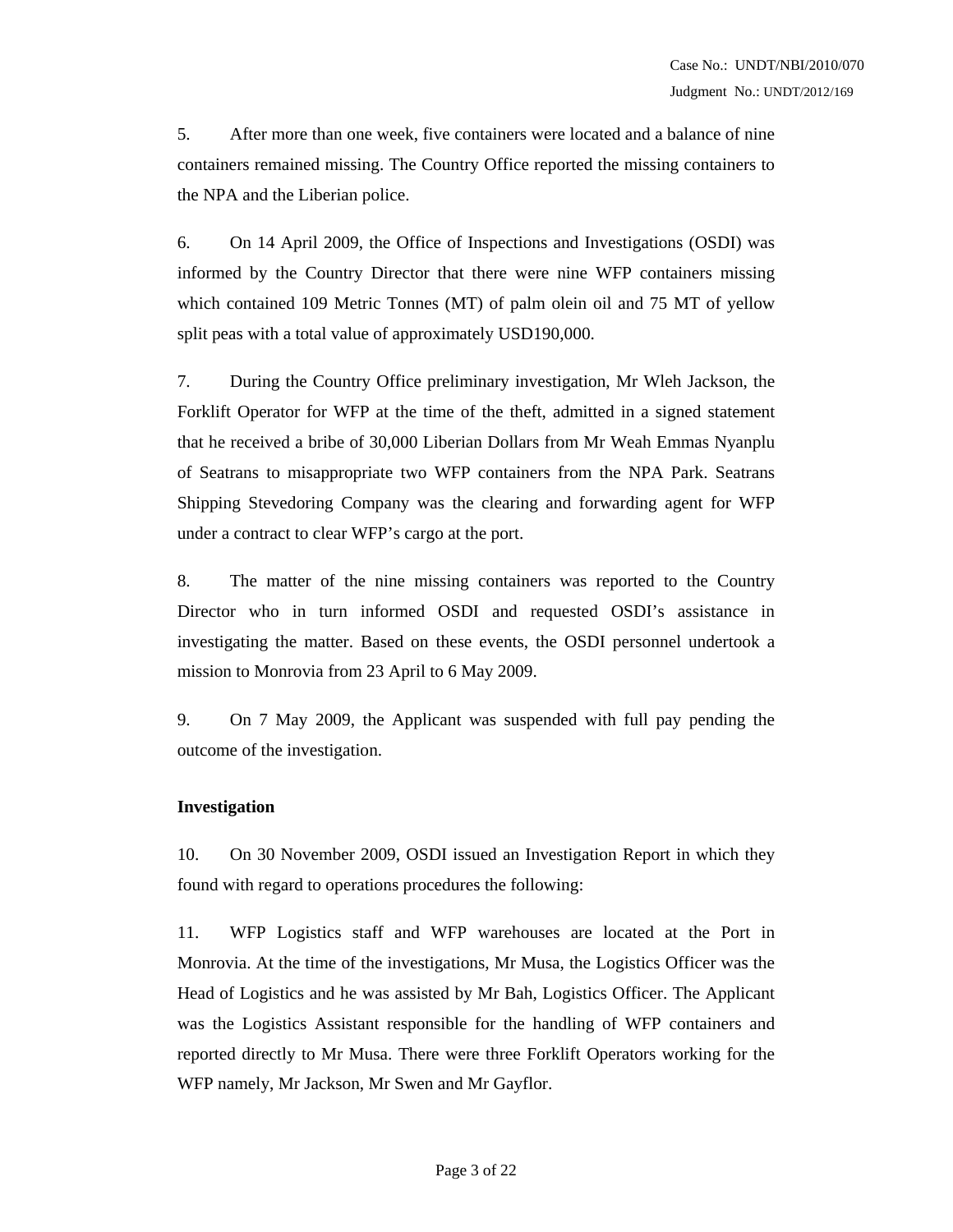12. Once WFP containerized cargo is discharged, containers are initially stored at the NPA Park and upon completion of the necessary customs clearance, the containers are moved to the WFP Yard which is located within the Port, approximately 200 meters from the NPA Park and de-stuffed thereafter. The transporting of the WFP containers from the NPA Park to the WFP Yard is the responsibility of the NPA. However, due to a lack of sufficient capacity on the part of the NPA, WFP purchased a forklift to move its containers from the NPA Park to the WFP Yard.

13. The OSDI concluded that:

a. Mr Jackson engaged in misconduct and failed to comply with the Standards of Conduct for the International Civil Service as he, based on his admission, accepted a bribe of 30,000 Liberian Dollars from Mr Weah in order to misappropriate two containers;

b. Mr Weah was involved in the diversion and theft of at least two WFP containers from the Port of Monrovia based on Mr Jackson's statement;

c. At least one WFP container was transported out of the Port by Mr Koon (UNMIL driver) with a UNMIL truck, based on his admission, in exchange for USD500 paid by Mr Weah;

d. Considering the evidence that Mr Weah organized the diversion and misappropriation of at least two WFP containers from the Port of Monrovia and that nine WFP containers went missing, it was more probable than not that Mr Weah was involved in the diversion and misappropriation of the other seven containers;

e. The Applicant was grossly negligent in giving Mr Weah, a non WFP staff, the authority and the means to collect WFP containers from the NPA Park without having informed his supervisor of this arrangement, causing a loss to WFP of USD190,000.

f. Based on his admission, the Applicant was insubordinate in that he brought the Liberian Seaport Police (LSP) to a WFP staff member's house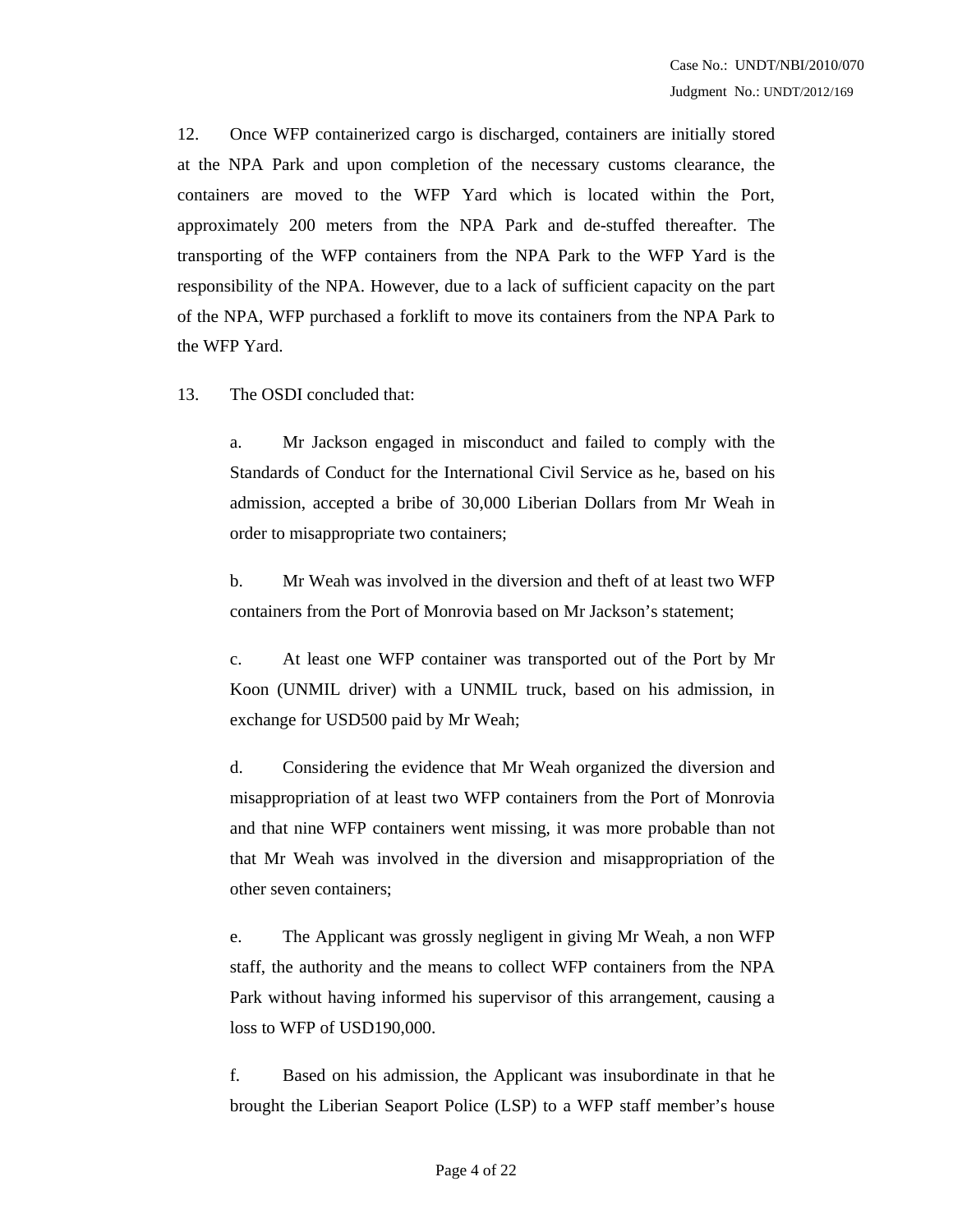without having the authority to do so and despite the fact that he was told by Mr Musa that only the Country Director could provide such authorization.

14. During the course of the investigation, OSDI noted several inconsistencies and discrepancies in the Applicant's statements in relation to some of his actions after the theft of the WFP containers from the Port of Monrovia became public knowledge.

15. Even though OSDI did not have sufficient evidence to substantiate the involvement of the Applicant in the theft of the nine containers, it concluded that the Applicant gave misleading information during his interviews and thus failed to fully cooperate with the investigation. This negatively impacted on his credibility.

16. OSDI recommended administrative or disciplinary action to be taken against the Applicant for unsatisfactory conduct for the reasons that:

a. The Applicant was grossly negligent in giving Mr Weah, a non WFP staff member the authority and the means to collect WFP containers from the NPA Park without informing his supervisor of this arrangement. This caused WFP a loss amounting to USD190,000.

b. The Applicant was insubordinate in taking the Liberian Police to a WFP staff member's house without the requisite authorisation.

#### **Procedural History**

17. On 28 January 2010, WFP sent the Applicant the findings, considerations and conclusions from the Investigation as well as the charges. He was then requested to provide a written response which he provided on 5 March 2010. The Applicant was subsequently charged with misconduct for allegedly acting in a grossly negligent manner leading to loss of the nine containers, failure to timely report this loss to his supervisors and for an act of insubordination.

18. The Applicant was separated from service on 30 June 2010 in accordance with UN staff rule 10.2(a)(viii). Part of his separation letter stated: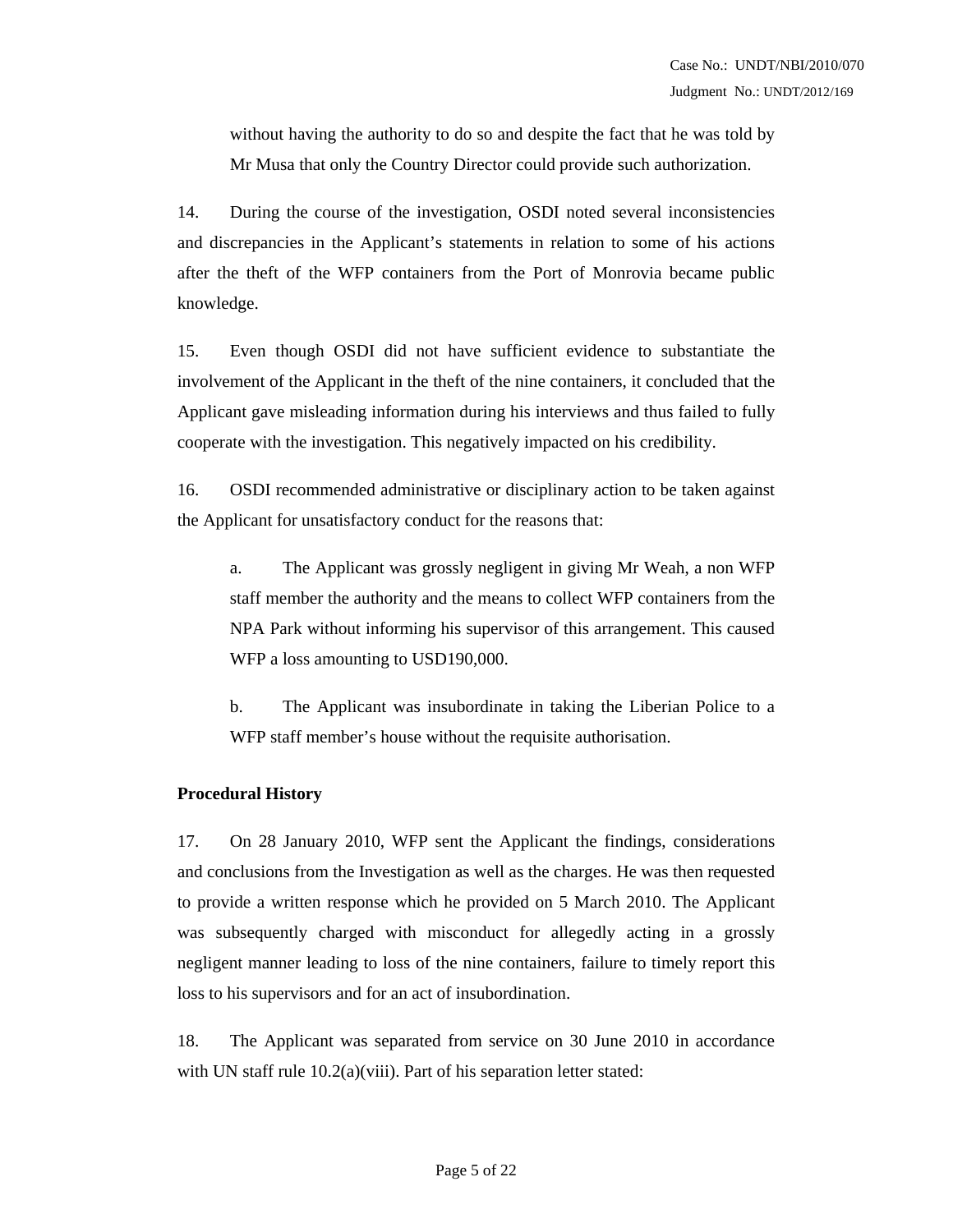Upon careful review of the matter…it is considered that you have not presented any new facts, evidence or mitigating factors which would justify review of the proposed disciplinary measure.

It is considered that in exceeding your authority by delegating your responsibility to an outside third party to monitor containers and their movement form the NPA Park to the WFP warehouse at the Port, you ultimately exposed the Programme to commodity losses amounting to US\$ 190,000.

Your actions as noted above are found to entail an irreparable breach of the bond of trust on which your employment with the Programme is based, and are thus considered to be incompatible with your continued employment with WFP.

In light of the foregoing, this is to inform you that you are hereby imposed the disciplinary measure of "separation from service" without termination indemnities in accordance with UN Staff Rule 10.2(a) (viii). As you are entitled to thirty days' written notice, you shall be afforded compensation in lieu of this notice period, calculated on the basis of the salary and allowances which you would have received had the date of termination been at the end of the notice period.

19. On 27 September 2010, the Applicant filed this Application with the Tribunal challenging his separation from service. The Respondent submitted a Reply on 29 October 2010.

20. On 11 August 2011, the Tribunal issued Order No. 087 (NBI/2011) setting the matter down for hearing for Wednesday 21 and Thursday 22 September 2011. The hearing took place on these dates, but as a result of poor communication, could not proceed effectively, requiring the adjournment of the said hearing.

21. The Tribunal issued Order No. 125 (NBI/2011) on 7 October 2011 and rescheduled the matter for hearing on Wednesday 12 and Thursday 13 October 2011. During the hearing held on 13 October 2011, the Tribunal heard oral testimony from the Applicant and witnesses for the Applicant and Respondent. It further ordered the Applicant to address the Tribunal in his closing submissions on his objections to the inclusion of the statement of the late Mr Salieu Bah.

22. The Parties filed their closing submissions on 30 November 2011.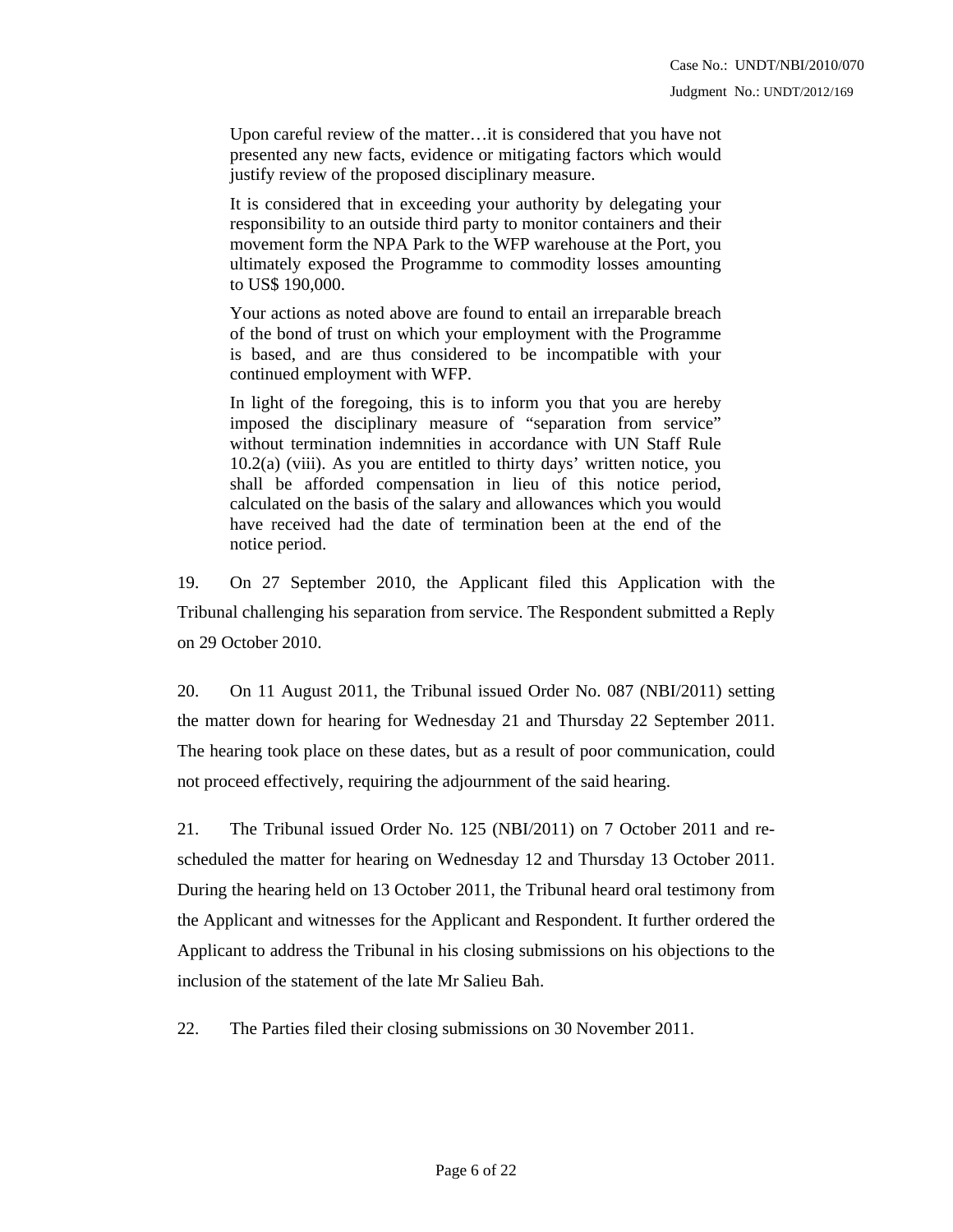#### **Applicant's case**

23. The Applicant case is hereunder summarized:

#### *The sanction of separation from service is disproportionate and unfair*

24. While the Applicant may have erred in authorising Mr Weah to assist him in locating WFP containers, this error did not amount to gross negligence.

25. Mr Weah already had access to all the shipping documents, as he received them from the WFP Shipping Section in the course of his duties. It was the Applicant's responsibility to deliver all shipping documents to Mr Weah as soon as he received them. The documents were then logged in a registry at the office and Mr Weah signed for each document he received. As such, Mr Weah knew the location of the various containers, making him an obvious choice to assist the Applicant in locating the WFP containers. Throughout the period when the cargo was being cleared, the containers were supposed to be in the custody of the NPA.

26. Although the Applicant authorised Mr Weah to go to the NPA Park and locate the WFP containers, he did not, however, authorise him to remove them from the port terminal.

27. The Applicant's decision to accept assistance from Mr Weah was justified under the circumstances, and it was known to his colleagues. While it may, in hindsight, have been a mistake on his part, such an error in judgment, particularly when it was so systemic, an integral part of the way he carried out his duties and one which was known to WFP, should not in itself amount to negligence, much less gross negligence.

#### *The Applicant's error was not negligent, as its end result was not foreseeable*

28. The Applicant could not have foreseen that an NPA employee would engage in criminal activities and offer a bribe to Mr Jackson who accepted the said bribe. The willingness of Mr Jackson, a former WFP staff member, to accept a bribe and be implicated in criminal activities is a new act intervening. These unforeseeable factors arguably broke the chain of causation, so that the end result cannot be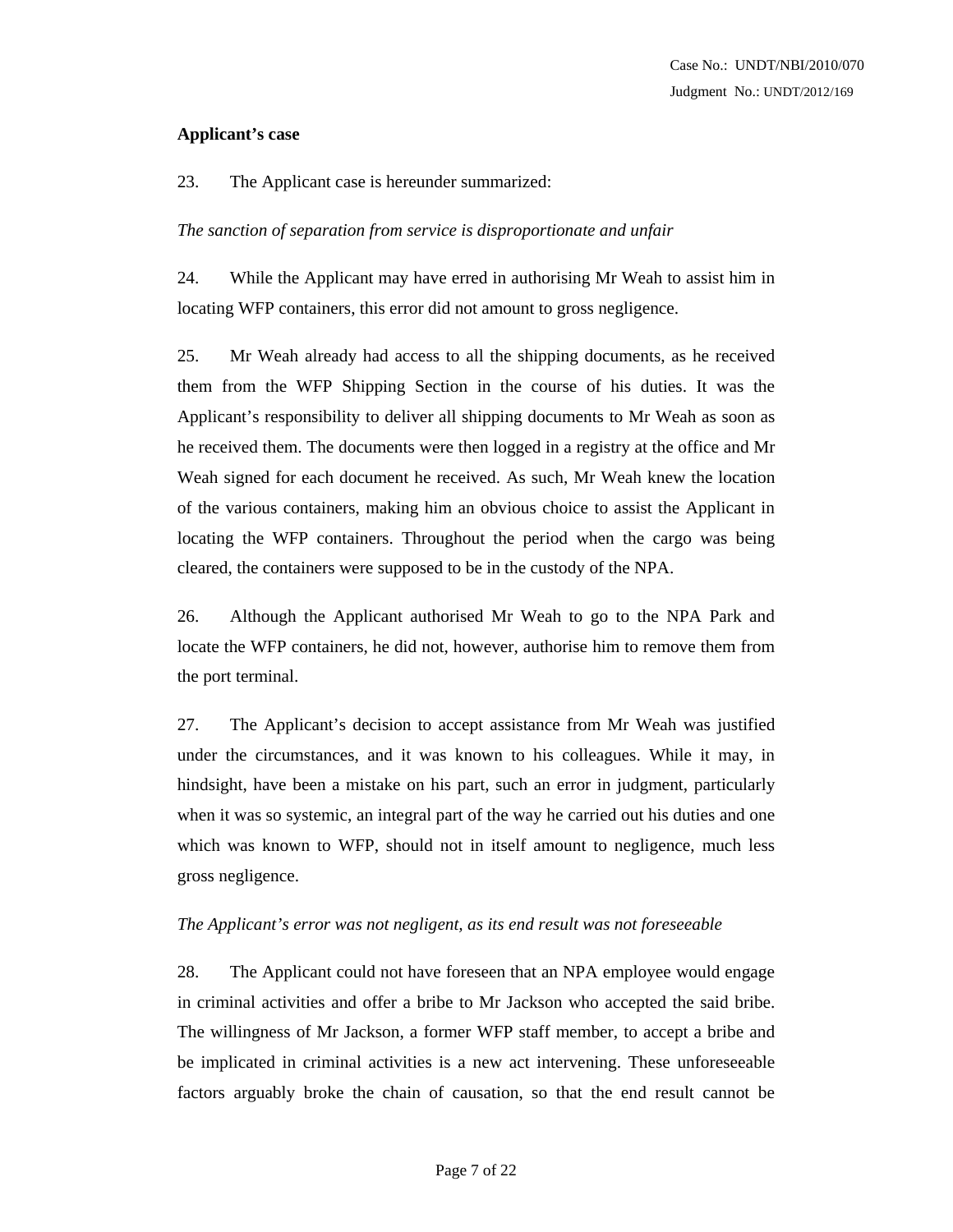attributed to the Applicant's breach of his duty of care. The Applicant cannot be held liable for these results, and cannot be found to have been negligent.

*Alternatively, even if the Applicant was negligent, his conduct did not amount to gross negligence* 

29. The Applicant's error was the undue delegation of his authority. This error, however, should more correctly be characterised as simply an error made in good faith, based on the exigencies of the day-to-day reality at the port, in which the Applicant was doing his best, according to his understanding, to expedite the timely movement of the WFP containers despite being inadequately resourced. While this error may have amounted to negligence, this could not, by any stretch of the imagination, be characterised as gross negligence.

30. The extent of the Applicant's negligence in authorizing Mr Weah to assist him in locating the WFP containers in the NPA Park is a reflection of the extent of his breach of his duty of care to WFP. That is to say, how far his actual conduct strayed from the standard of reasonableness expected from a reasonable Logistics Assistant under those circumstances.

31. Negligence in itself is not misconduct. It is a performance issue. While the Applicant should perhaps have been taken to task, this error does not warrant a disciplinary sanction, but would be better reflected in his performance appraisals.

32. The results of the Applicant's error, while grave, were unforeseeable. His conduct, contrary to the Administration's position, was not shown to be grossly negligent.

*The Administration erred in characterizing the Applicant's accompanying of Liberian Seaport Police to a WFP staff member's home as insubordination* 

33. The Applicant is a Liberian national, and consequently subject to police arrest and questioning. Had he refused to cooperate with the LSP, he could equally have been charged for not cooperating with a legitimate Liberian police investigation. Under the circumstances, having been requested by the LSP to refer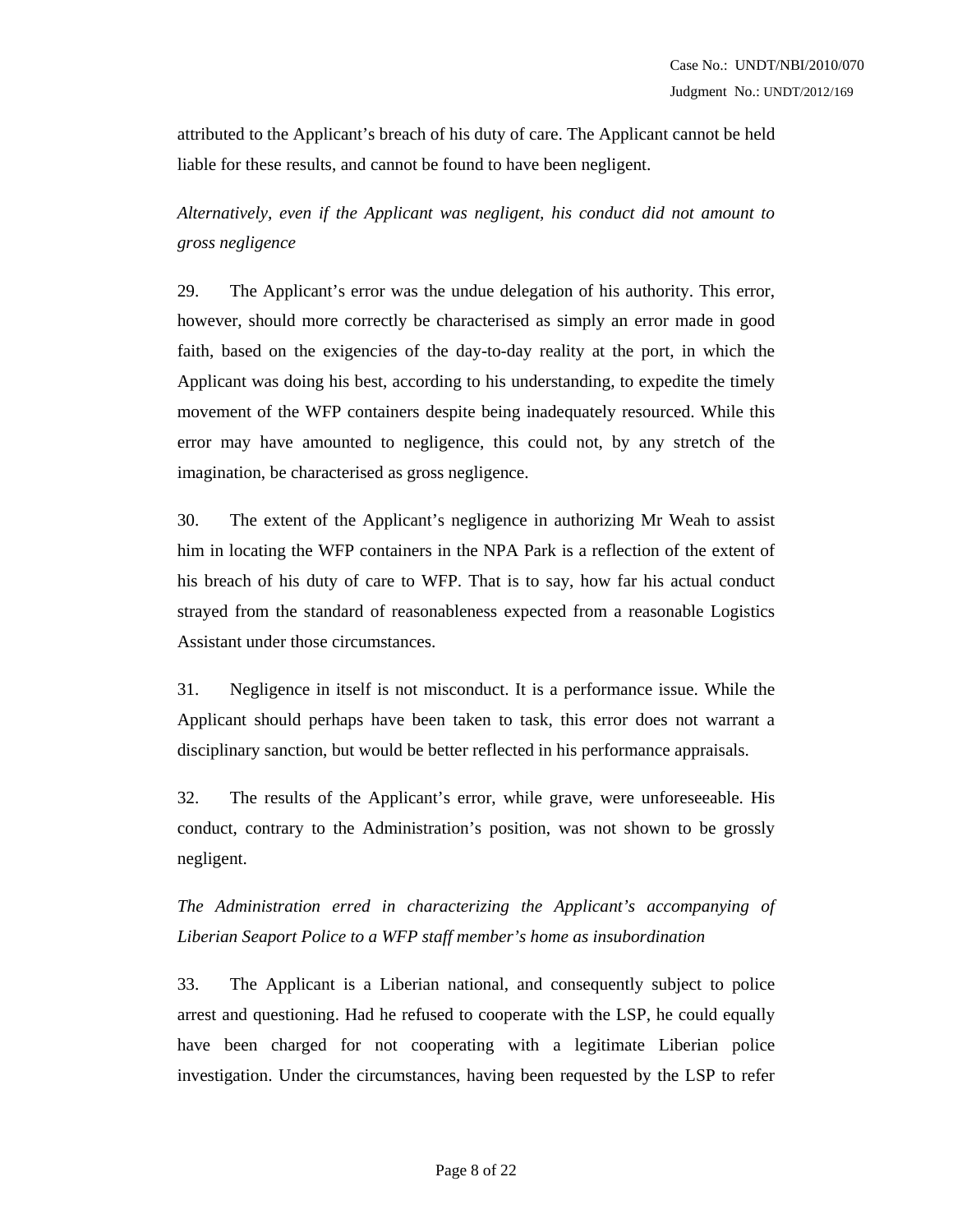them to Ms Fredericks, as they wanted her to confirm what she had heard regarding the missing containers, it was reasonable of him to comply with that request.

34. The Applicant did not usurp the Country Director's power, and was not insubordinate in any way. Merely accompanying the LSP was not in itself an act of insubordination. Once Ms Fredericks had agreed that the LSP should come to her home and interview her there, the question of the Country Director's power to order her to do the same became moot. The WFP staff member agreed that the LSP come to her home and they did so. In merely accompanying them, the Applicant was not insubordinate.

#### *Conclusion and remedies*

35. The Applicant regretted the loss of USD190,000 of donor money, and the diversion of food from its intended purpose. However, it is the NPA, or at the very least, the Clearing and Forwarding Agents who are responsible for this loss and therefore liable.

36. The Applicant was not negligent in his actions nor was he grossly negligent. Nothing the Applicant did in the instant case could justify his separation from WFP. As an administrative reaction, this sanction is wholly disproportionate.

37. The Applicant prayed the Tribunal to order that the decision to separate him be rescinded.

#### **Respondent's case**

38. The Respondent's case is hereunder summarized:

39. The Applicant does not challenge either the facts on which the disciplinary measure was based, or the process through which the disciplinary decision was taken. His claim is that his actions did not amount to misconduct and that if they did, the disciplinary measure was disproportionate.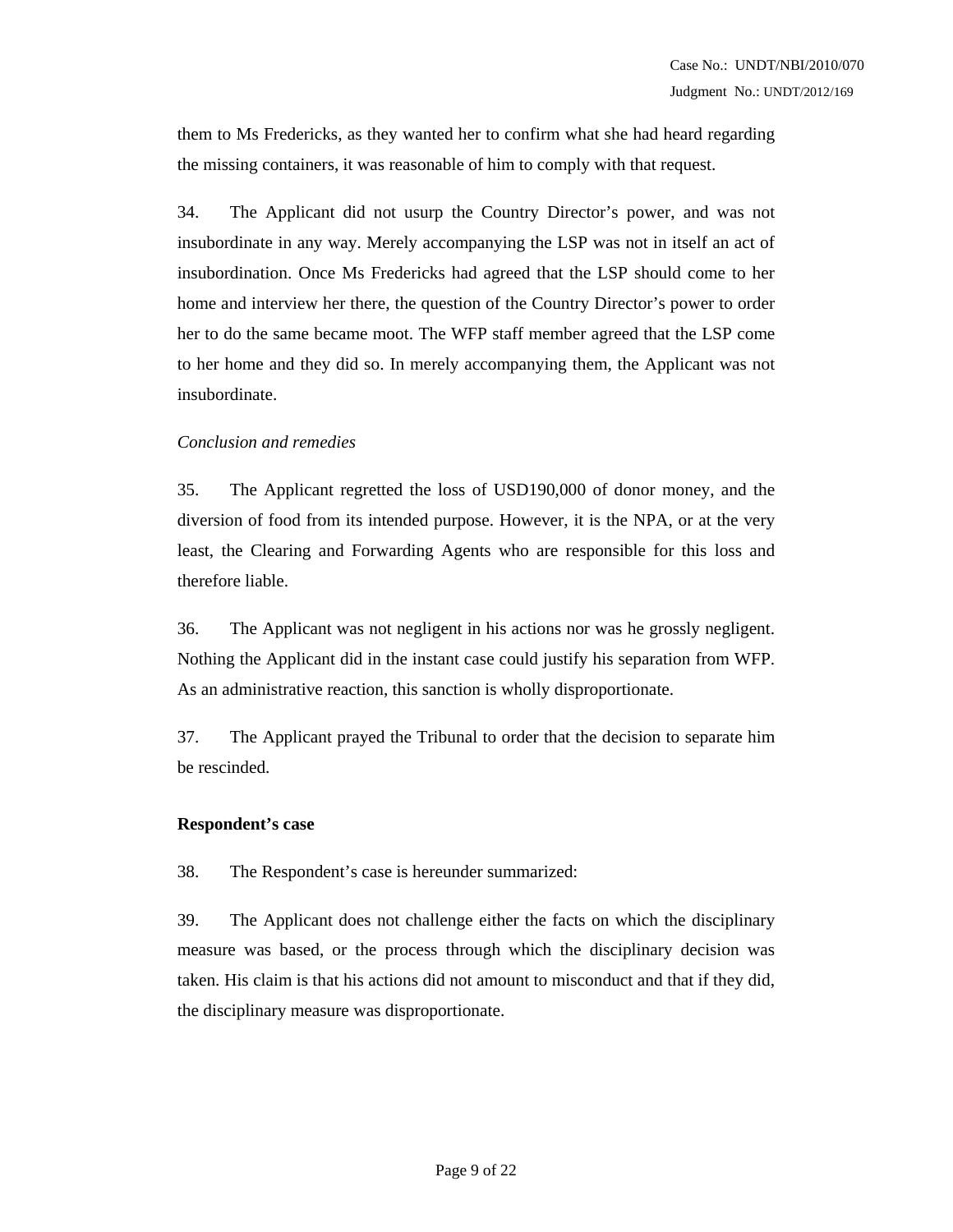40. The Applicant's actions amounted to misconduct and the resulting disciplinary measure imposed in this case was a lawful and permissible exercise of WFP's wide discretion in addressing that misconduct and was not disproportionate.

#### *The Applicant's actions amounted to misconduct*

41. Recalling staff regulation 1.3(a) which makes staff specifically responsible for the proper discharge of their functions and paragraph 23 of the WFP Legal Framework for Addressing Non-Compliance with United Nations Standards of Conduct, which stipulates

Misconduct may include, but is not limited to, the following categories whether wilful, reckless or grossly negligent:

> a. Acts or omissions in conflict with general obligations of staff members set forth in Article 1 of the Staff regulations...

42. The Applicant gave Mr Weah the authority and means to oversee the movement of WFP containers form the NPA Park to the WFP Yard. In this regard, the Applicant admitted to authorizing Mr Weah to collect WFP containers from the NPA Park and supervise their move to the WFP Yard on his behalf. He also admitted that Mr Weah could only have done this under the Applicant's instructions. The Applicant thereby enabled Mr Weah to steal WFP property.

43. The Applicant claims that the Clearing and Forwarding Agent authorised Mr Weah to help him. However, he has advanced no evidence in support of this allegation and the evidence on record does not show that this was the case.

44. It may be true that some WFP employees would have known of the Applicant's arrangements with Mr Weah. Mr Musa who was the Applicant's supervisor, confirmed that he was not aware of the Applicant's delegation to Mr Weah and would not have allowed it had he been informed. The Applicant failed to notify or seek the approval of the appropriate WFP officials regarding his arrangement with Mr Weah.

45. The jurisprudence clearly establishes that the decision of whether a staff member's actions should be addressed as a matter of performance or conduct lies at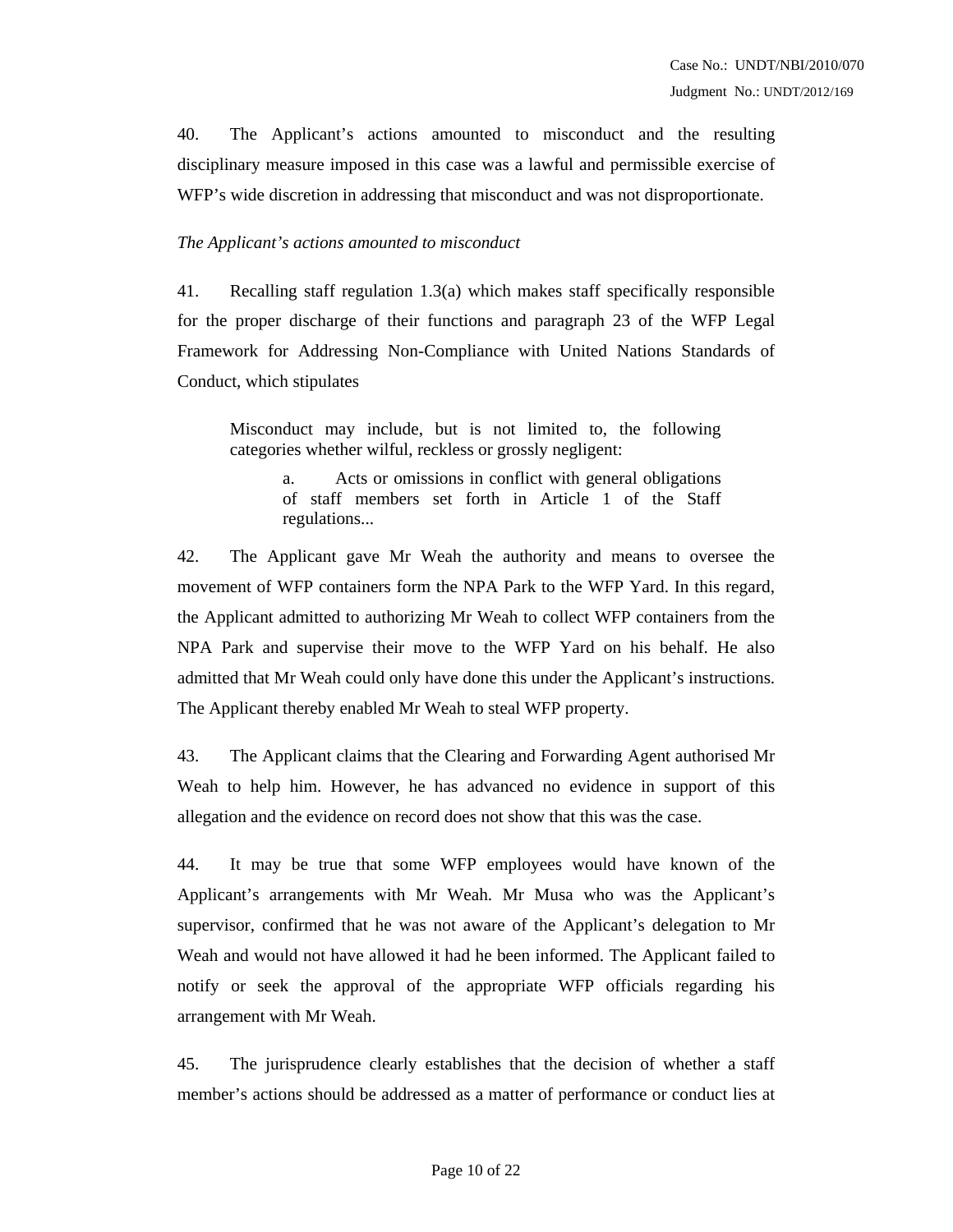the organization's discretion. The instances of apparent misconduct are properly addressed though disciplinary proceedings, which offer the staff member greater procedural protections than performance evaluation procedures.

46. It was not necessary for the details of the incident that occurred to have been foreseeable to the Applicant. Rather, it need only have been reasonably foreseeable that the risk of theft of WFP's commodities would increase if the Applicant continued to delegate his responsibilities to locate WFP containers in the NPA Park and have them moved to the WFP Yard.

47. Evidence before the Tribunal shows that the Applicant was aware that WFP had been the victim of theft at the Port on an earlier occasion, including at the hands of its own employees, as he had assisted in investigating such occurrences in the past. Therefore, the Applicant was aware that a high level of diligence was required.

48. The Applicant's delegation of his authority to Mr Weah in the circumstances described above was an "extreme and reckless failure to act as a reasonable person would with respect to a reasonably foreseeable risk<sup>"</sup> and was grossly negligent. It is therefore noted that the imposition of disciplinary sanctions, including the most severe, has been upheld in cases of gross negligence.

49. The Applicant's actions, as described above, amounted to misconduct and were sufficiently serious to justify the disciplinary measure of separation from service that was imposed on the Applicant.

#### *The Applicant was insubordinate*

 $\overline{a}$ 

50. As a UN organisation, WFP and its officials are granted certain privileges and immunities that are designed to allow the Organisation to fulfil its mandate without any undue interference from national authorities and to safeguard the independent exercise of its staff members' functions. This includes immunity from legal process in respect of words spoken or written and all acts performed by WFP staff, in their official capacity.

<sup>&</sup>lt;sup>1</sup> The former UN Administrative Tribunal Judgment No. 926 Al Ansari (1999), para XVIII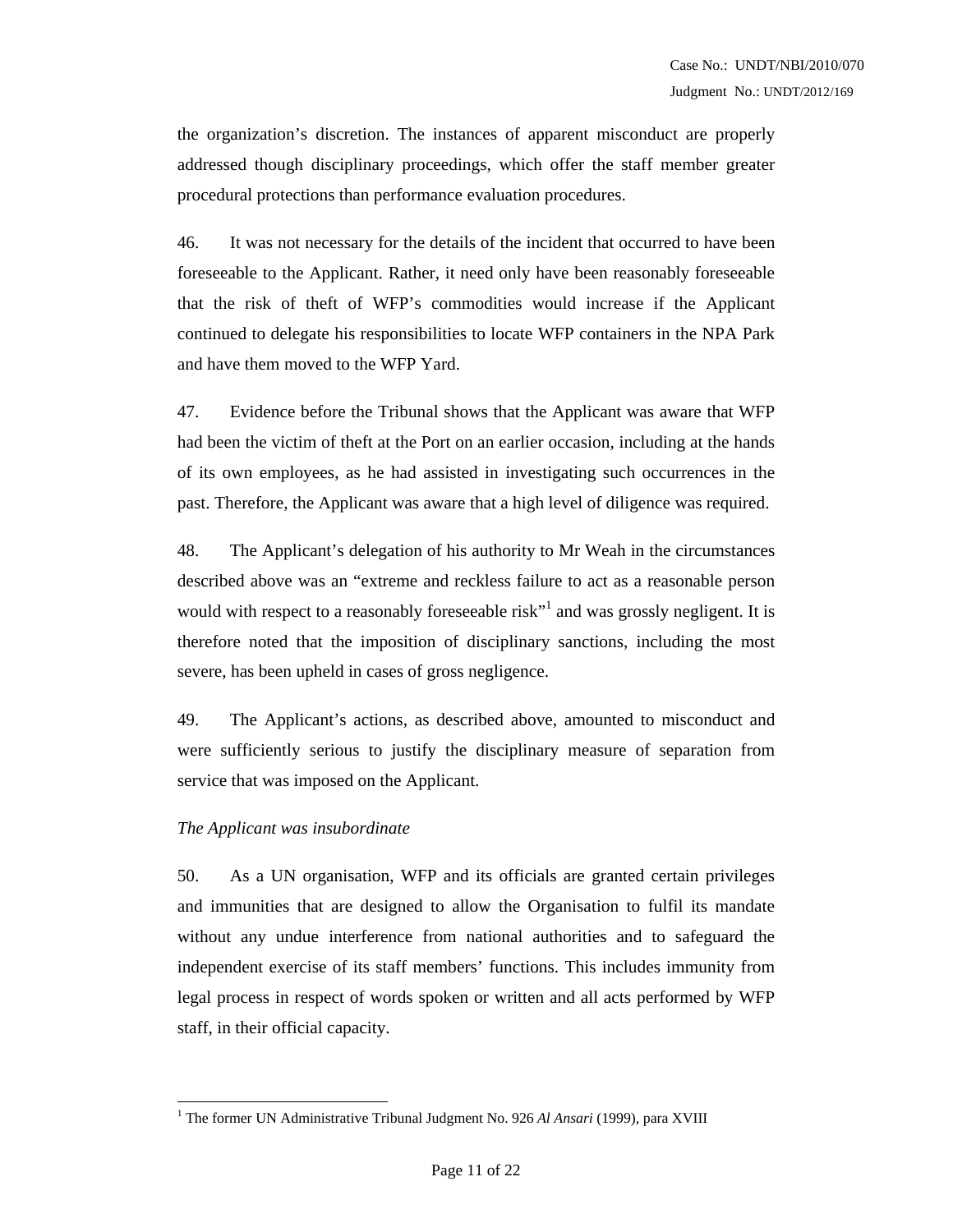51. The LSP's investigation and interview of the WFP staff member were related to official WFP activities – that is, the theft of WFP commodities and therefore fell within the ambit of functional immunity. WFP has established procedures in place to deal with such situations, which are designed to ensure that no prejudice is caused to the privileges and immunities of WFP or its staff. The Applicant circumvented those procedures and, in so doing, endangered the interests of WFP.

52. The Applicant therefore knowingly acted outside the scope of his authority and thereby violated his obligation under Article 1 of the Staff Regulations mandating him to regulate his conduct with the interests of the Programme only in view.

#### *The disciplinary measure imposed was proportionate*

53. The measure of separation from service that was imposed on the Applicant was supported by the evidence and proportionate to the Applicant's proven misconduct.

54. The Applicant in this case did not make one isolated mistake, but committed acts of gross negligence and insubordination leading to the WFP suffering significant losses that amounted to USD190,000.

55. The disciplinary measure of separation from service without termination indemnities that was imposed on the Applicant was warranted by his gross negligence alone, which was aggravated by his insubordination. The disciplinary measure that was imposed on the Applicant was a lawful and permissible exercise of WFP's wide discretion in disciplinary matters, and was proportionate and fair.

56. WFP acted well within its discretion in concluding that the Applicant's actions entailed an irreparable breach of the bond of trust on which his employment with the Programme is based. The situation brought about by the Applicant's negligence was thus incompatible with his continued employment with WFP.

57. The Respondent prayed the Tribunal to find (a) that the disciplinary measure of separation from service without termination indemnities was properly imposed on the Applicant and (b) to dismiss the Application in its entirety.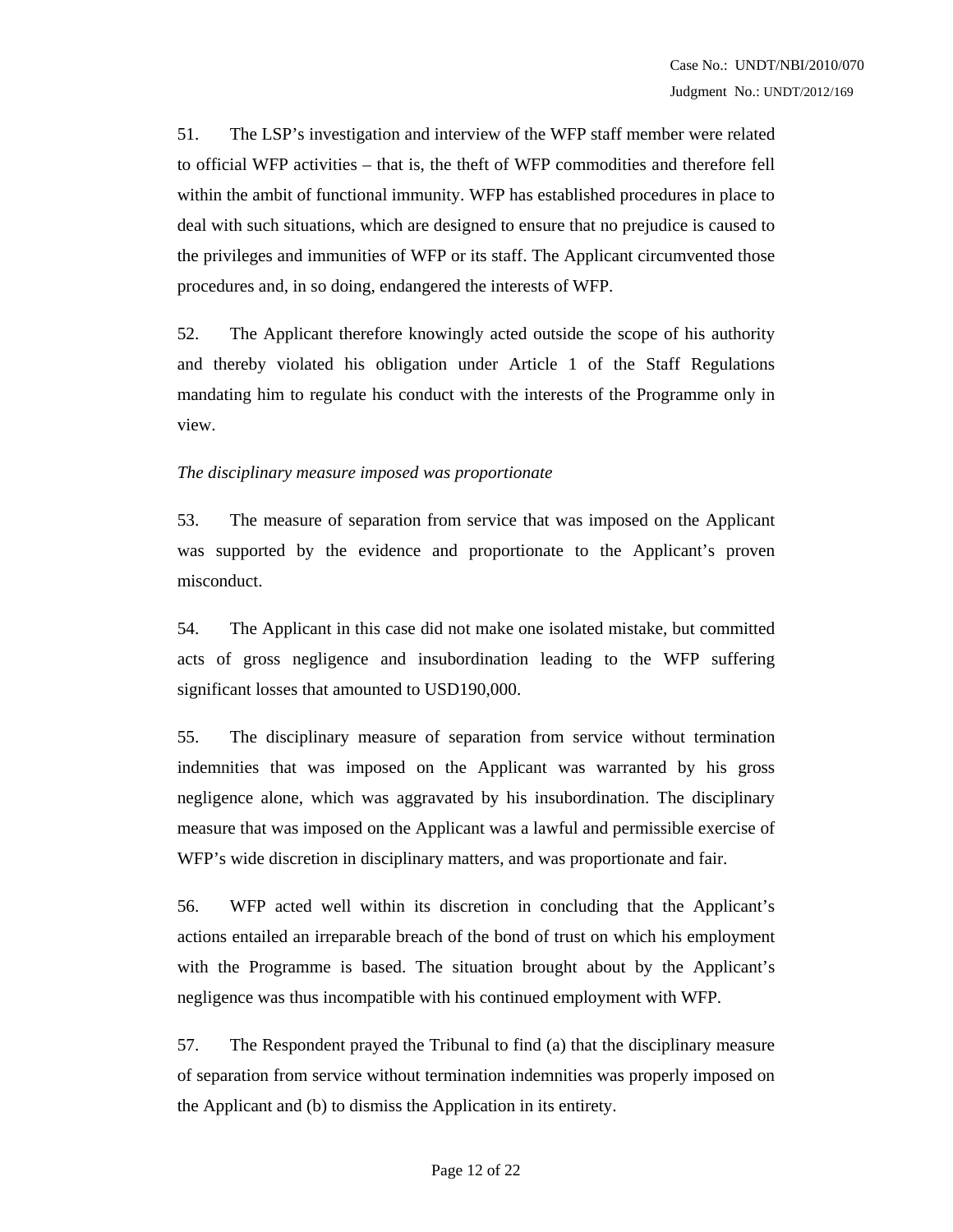#### **Issues**

58. The Tribunal formulates the following questions for consideration:

59. Was the Applicant grossly negligent in giving a non WFP staff member the authority and the means to collect WFP containers from the NPA Park without informing his supervisors of this arrangement?

60. Was the sanction imposed on the Applicant proportionate to the imputed conduct?

#### **Considerations**

# *Was the Applicant grossly negligent in giving a non WFP staff member the authority and the means to collect WFP containers from the NPA Park without informing his supervisors of this arrangement?*

61. In accordance with an agreement dated 18 March 1999, between the United Nations Development Programme ("UNDP") and WFP, national staff or other employees engaged by WFP in Country Offices are subject to the United Nations Staff Regulations and Rules and related UNDP policies/procedures as well as practices.

62. According to the Applicant's letter of appointment, his fixed term contract was administered by the UNDP and was therefore subject to the "terms and conditions specified … and subject to the provisions of the Staff Regulations, Rules and Personnel Policies applicable to the United Nations Development Programme (U.N.D.P), which govern your contract on behalf of the UN/World Food Programme…. [The Applicant is] also bound to abide by the applicable UN/UNDP Staff Rules and Regulations."

63. At the time the Applicant was charged with misconduct, on 28 January 2010, the applicable law was the UNDP Legal Framework for Addressing Non-Compliance with UN Standards of Conduct ("UNDP Legal Framework") which came into effect in January 2010 and applied to "all staff members holding UNDP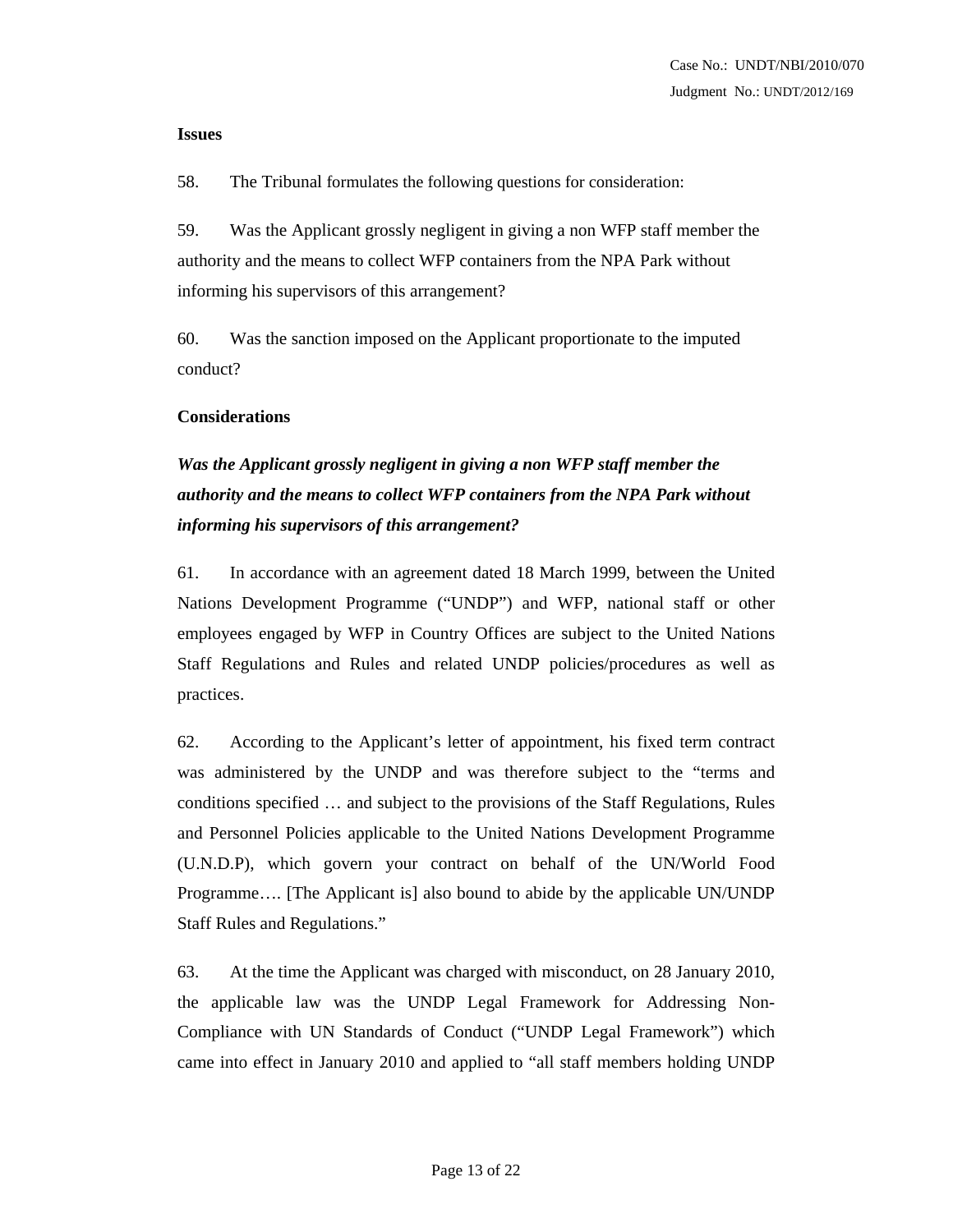letters of appointment…regardless of whether their assignment is with UNDP, or another Agency, Programme or Fund…"

64. Section 2.4 in the UNDP Legal Framework defines misconduct as follows

Misconduct…is the failure by a staff member to comply with his or her obligations under the Charter of the United Nations, the Staff Regulations and the Staff Rules or other relevant administrative issuances, or to observe the standards of conduct expected of an international civil servant. Such a failure could be deliberate (intentional, or wilful act), or result from an extreme or aggravated failure to exercise the standard of care that a reasonable person would have exercised with respect to a reasonably foreseeable risk (gross negligence) or from a complete disregard of a risk which is likely to cause harm (recklessness).

65. Furthermore, misconduct may include, "whether wilful, reckless or grossly negligent… the[m]ishandling of contract obligations and relations with third parties leading to loss of property or assets, or generating liabilities for the Organization; [b]reach of fiduciary obligations vis-à-vis the Organization."<sup>2</sup> Fiduciary, in the Black Laws Dictionary, is defined as "a person who is required to act for the benefit of another person on all matters within the scope of their relationship; one who owes to another the duties of good faith, trust, confidence, and candour."3

66. Gross negligence is defined in the UNDP Legal Framework as "a failure that results from an extreme or aggravated failure to exercise the standard of care that a reasonable person would have exercised with respect to a reasonably foreseeable risk."<sup>4</sup> This definition of gross negligence was applied in the former UN Administrative Tribunal Judgments No. 742, *Manson* (1995) and No. 926 *Al Ansari* (1999). From the foregoing definition, the Tribunal identifies three elements which must be established to prove gross negligence; namely, (1) a failure in the form of an act or omission to exercise the requisite standard of care; (2) the standard of care required is that which a reasonable person would have exercised; (3) the risk involved would be such as can be reasonably foreseeable.

 $\overline{a}$ 

 $2^2$  As found in section 3 (h) and (j) of the UNDP Legal Framework.

<sup>&</sup>lt;sup>3</sup> Bryan A. Garner, Black Laws Dictionary Eighth Edition Thomson West (2004) page 658.

<sup>4</sup> Section 3, para 23 of the UNDP Legal Framework.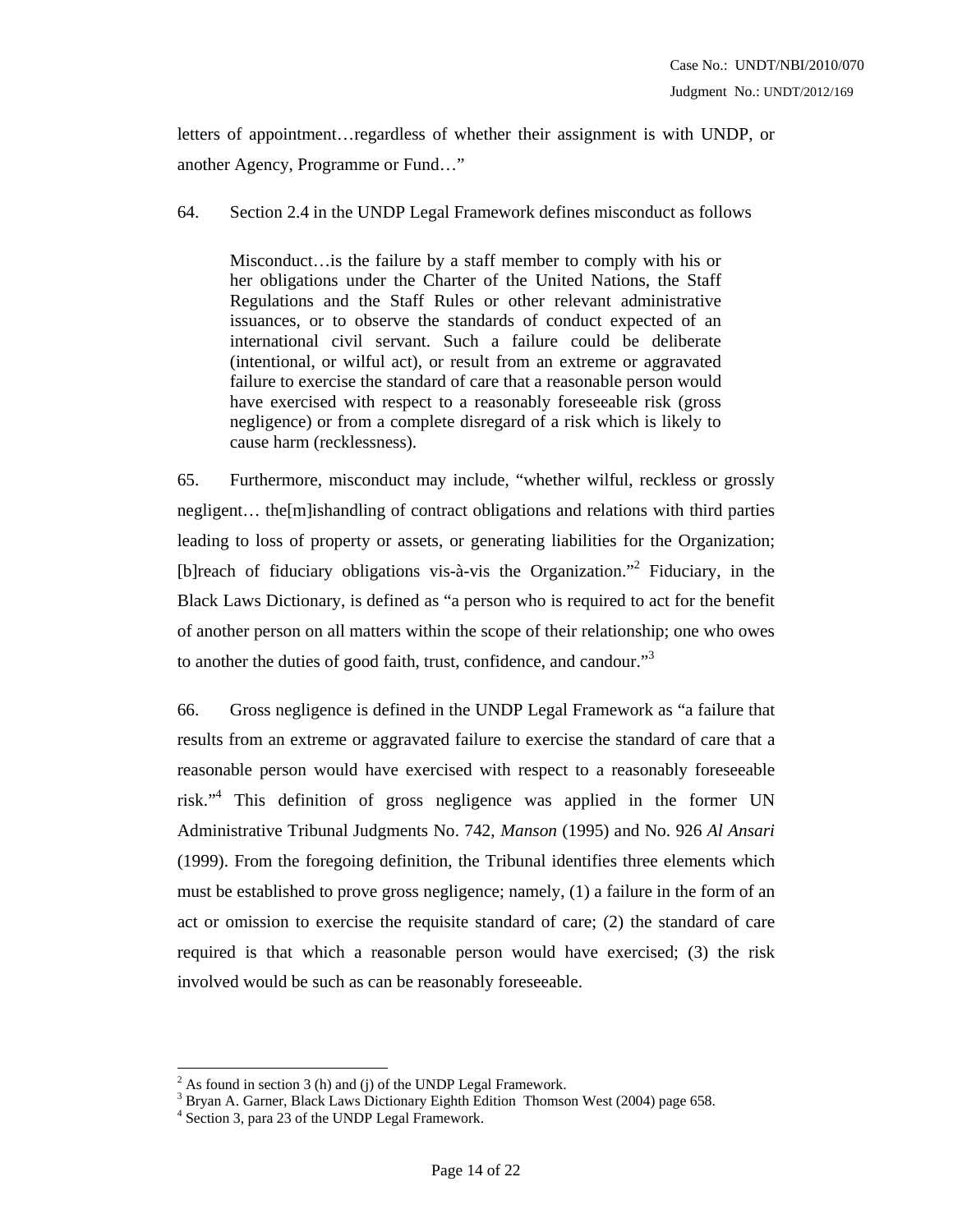67. The Tribunal will, in examining the issue of negligence, look to some established principles in determining whether there was negligence on the part of the Applicant.

68. In *Kruger v. Coetzee<sup>5</sup>* Holmes JA, of the Appeals Court in South Africa, authoritatively laid down the test used in order to establish liability for negligence as follows:

a. A reasonable person in the position of the defendant

b. Would foresee that his conduct could cause loss to another by reason of injury to his person or property,

c. Would take reasonable steps to guard against such occurrence, and

d. The defendant failed to take such steps.

69. Central to the test is the element of reasonable foreseeability. In other words whether the kind of harm, which did occur, was reasonably foreseeable.<sup>6</sup>

70. The Applicant's duties, as reflected in his curriculum vitae and the vacancy announcement for the post, as a Logistics Assistant in Shipping, included:

a. Assisting the logistics officer (Shipping) for the management of the WFP Shipping activities, at the port of Monrovia (National Port Authority);

b. Coordinating with the NPA to ensure movement of full  $TEUS<sup>7</sup>$  from the Port Container Yard to WFP container yard and the returned same at completion of stripping;

c. Ensuring that the WFP standard systems are properly maintained during vessel and container discharging;

d. Supervising WFP Tally Clerks on pier during Vessel discharge/loading operation;

 $\overline{a}$ 

 $5$  1966 (2) SA 428 (A) at 430.

<sup>&</sup>lt;sup>6</sup> C.G. van der Merwe, Jacques E. du Plessis "Introduction to the law of South Africa" [Chapter 8, page 307] (2004) Kluwer Law International, page 307. 7

Twenty-foot Equivalent Units: a measure used for capacity in containers transportation.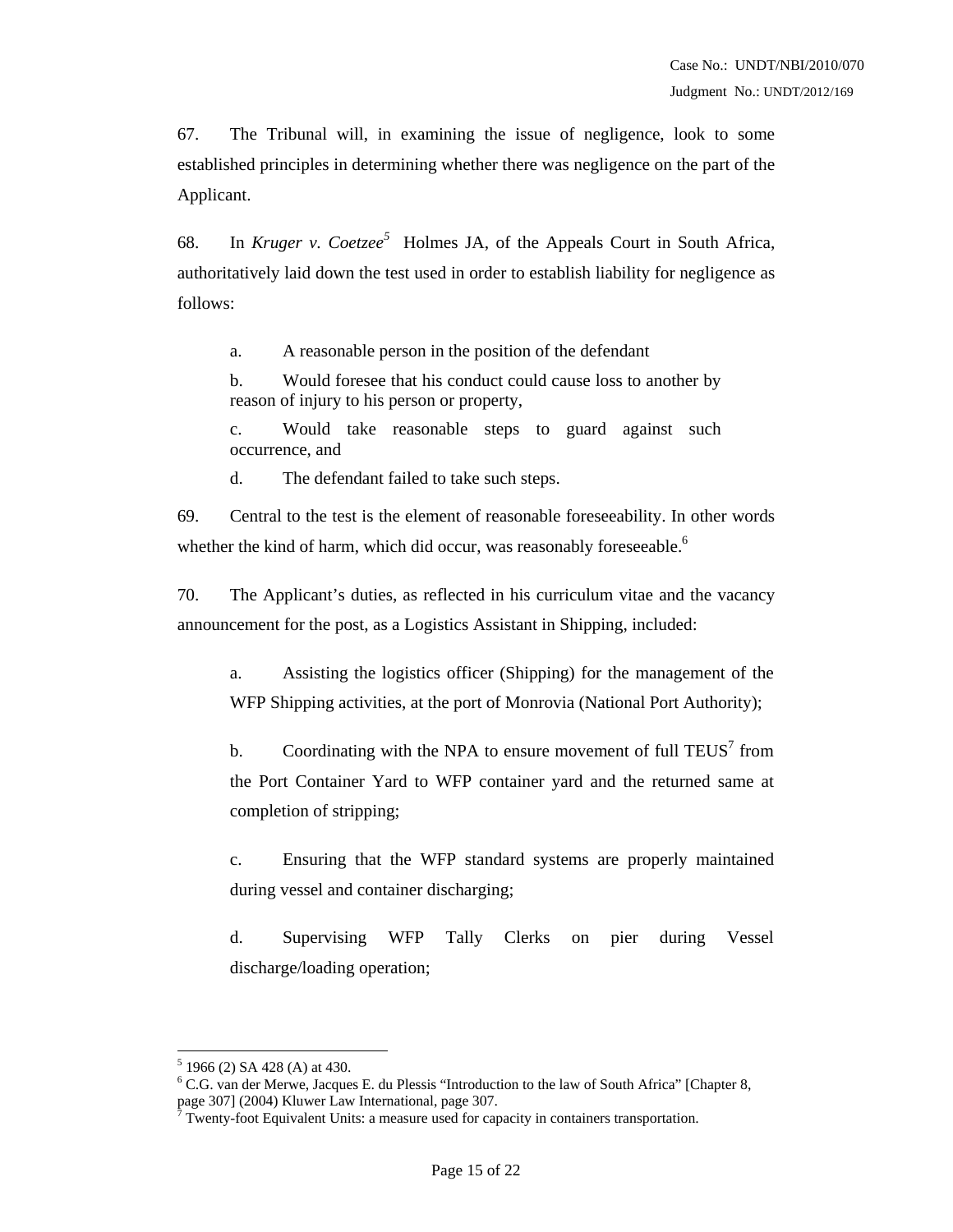e. Supervising the offloading of WFP vessel/s both during day and evening, if necessary;

f. Supervising the work of WFP superintendent agents;

g. Following up on all issues related to WFP port operations.

71. From the evidence, it can be distilled that the structure and steps involved in the processing, receiving and handling of WFP containerized cargo are as follows.

72. WFP Logistics staff and WFP warehouses in Monrovia were located at the port. At the time of the incident, Mr Musa, Logistics Officer, was the head of Logistics and was assisted by Mr Bah, a Logistics Officer. The Applicant, who was responsible for discharging and handling WFP containers, reported to Mr Musa. The Applicant was occasionally assisted by the Tally Clerk. There were three Forklift Operators: Mr Jackson, Mr Swen and Mr Gayflor.

73. Prior to the arrival of any shipment, WFP Shipping Unit would receive ten copies of the shipping documents which consisted of the Bill of Lading, the commercial invoice of the consignment, the order and necessary documents that describe the food, quality …etc…of the contents in the containers. The Applicant would record these documents in the WFP Shipping Registry and then immediately deliver the Bill of Lading and the invoice to the clearing and forwarding agent.

74. The clearing and forwarding agent of WFP at the time, Seatrans Shipping Stevedoring Company, had the duty of processing all necessary documents, received from WFP Shipping Unit, and receiving clearance from Customs for tax exemption and for containers to be discharged. Once the containers arrived at the Port in Monrovia, the Shipping Department of the NPA would discharge the containers in the NPA Park. The WFP Country Office would receive a release note stating that the NPA had received a certain number of containers and that these were available for WFP to collect. This document is received by the Applicant from the NPA through Seatrans, the clearing agent. The release note would include the Bill of Charge and Container Receipt.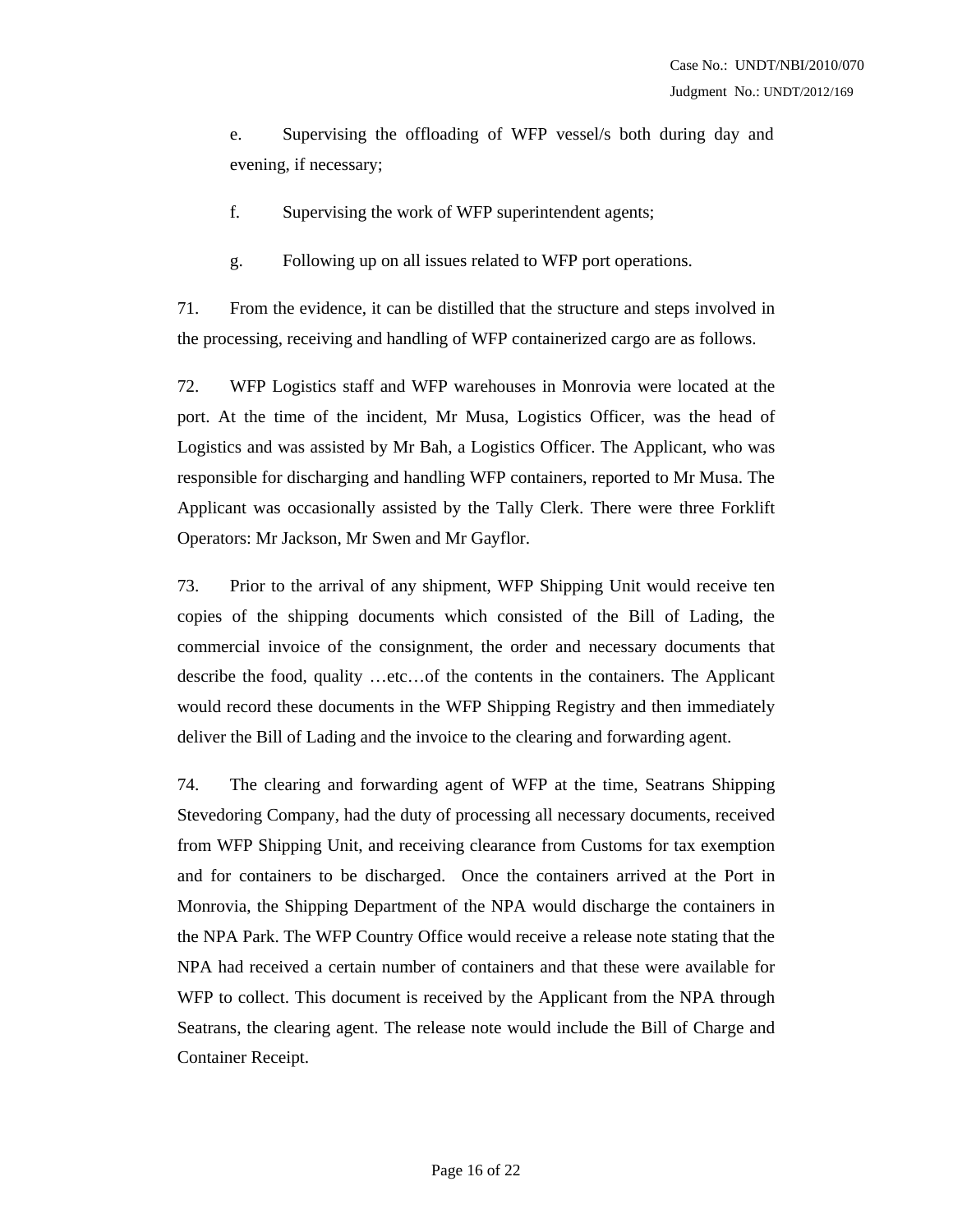75. Mr Avorkyla, the Shipping Manager and Ferry and Forwarding Manager of Seatrans stated in his oral testimony on 12 October 2011 that Mr Weah served as coordinator between Seatrans and WFP. Whenever Seatrans completed the processing of necessary documents after receiving the Bill of Charge and container receipt from the NPA, Mr Weah, would assist the Applicant in identifying WFP containers in the NPA Park pursuant to an agreement between Seatrans and the Applicant. The Bill of Charge was the sole document that would permit the containers to move from the NPA Park to the WFP Yard.

76. According to a letter of understanding, dated 19 May 2008, between the WFP Country Office and the NPA, the NPA was responsible, under the supervision of WFP, for transporting the containers with WFP food from the NPA Park to the WFP Yard, a distance of approximately 200 meters. The true position was that the NPA did not have sufficient equipment and personnel to do this. Therefore, to facilitate the process, WFP purchased a forklift to move its containers from the NPA Park to the WFP Yard.

77. The Applicant was responsible for monitoring and collecting WFP containers from the NPA Park to the WFP Yard. The Applicant, in the process of collecting the said containers from the NPA Park, was to physically visit the NPA Park with the Bill of Charge and Container Receipt stamped by the NPA as "Paid" to identify the locations of the WFP containers to be moved. The containers would be loaded by either the NPA or the WFP forklift and moved to the WFP Yard. The WFP forklift would usually be operated by Mr Jackson. No documents are signed by either the NPA or WFP staff as proof of release and receipt of WFP containers.

78. The Applicant had conceded that he made an error in judgment in authorising a non-WFP staff, Mr Weah, to assist him in locating containers in the NPA Park. The Applicant admitted in his interview with investigators that he would usually instruct Mr Weah to look for the WFP containers on his behalf with the Forklift operator. The relevant portion of the interview transcript reads as follows:

[Investigator]: When Weah goes and looks for the WFP containers on your behalf, do you tell him to go with the Forklift Operator? [Applicant]: Yes.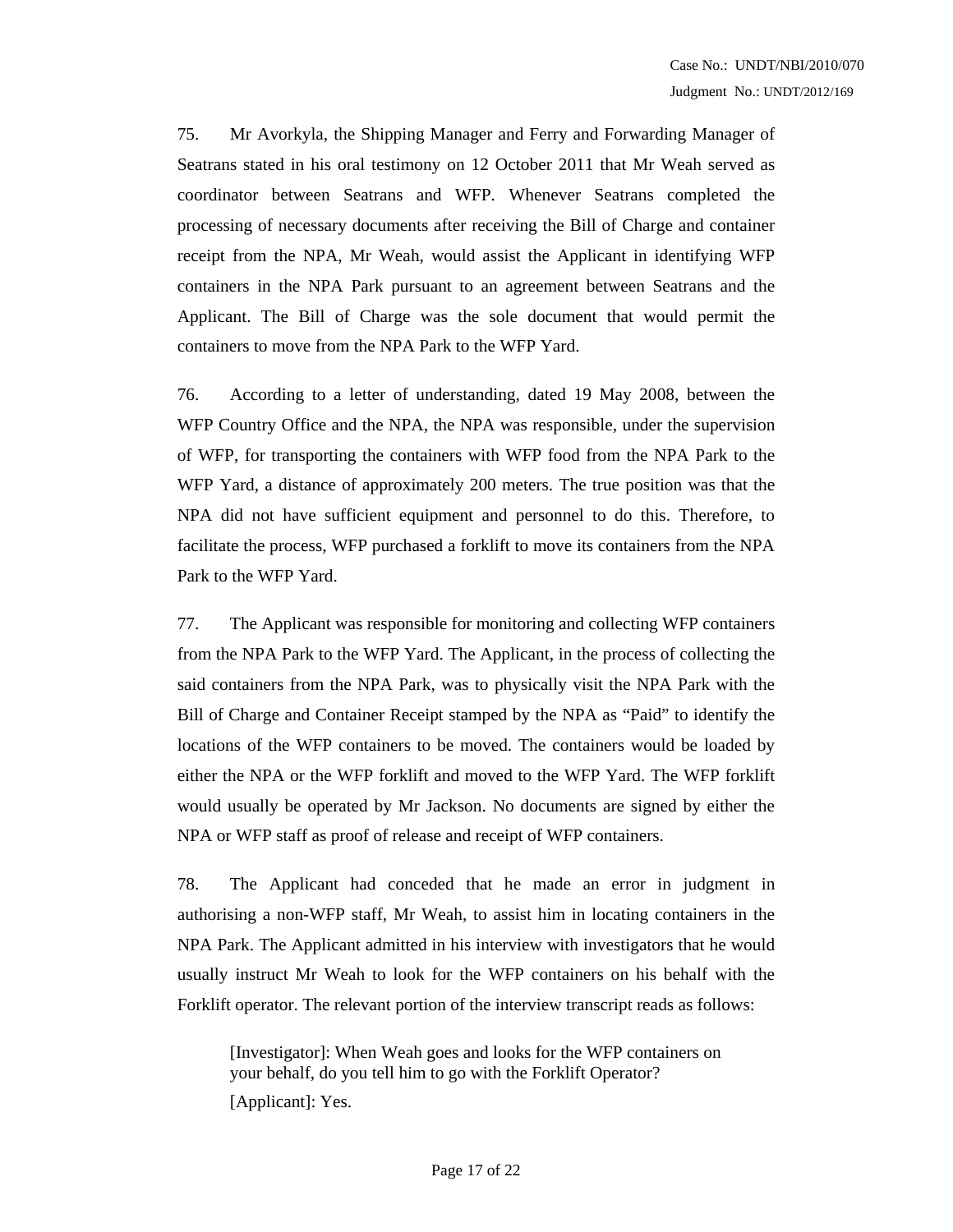[Investigator]: So they can collect the containers only under your instructions?

[Applicant]: Yes.

…

…

[Investigator]: Do you give instructions to Weah and Forklift

Operator to look for containers and collect these? Do you give Weah Bill of Charge and Container Receipt and do you tell the Forklift Operator to go and look for containers and move them to WFP warehouse?

[Applicant]: Yes. I give him the listing of containers which are included in this document and give these instructions.

79. It is clear from the Applicant's answers that he delegated the location of and movement of WFP containers at the port to WFP yard to Mr Weah and the fork-lift operator. In doing so, did he exercise the standard of care that would be reasonably expected of him with respect to a reasonably foreseeable risk in that regard?

80. The evidence before the Tribunal is that the organisation and environment at the Port in Monrovia were chaotic and poor. The Applicant testified as much on 12 October 2011 before the Tribunal. It was in evidence also that WFP had been a victim of theft of commodities in the past, a fact well known to the Applicant according to his testimony.

81. The Applicant argued that it was not his responsibility to move containers from the NPA Park to WFP Yard and that this was the responsibility of the NPA authorities as per a letter of understanding. He testified that because of the failure of the NPA to timeously move the containers, he was "constrained to go and locate the containers." WFP had also, bearing in mind the constraints, purchased a forklift to transport the containers. The Applicant stated that it became his responsibility as a result of the NPA's failure to do carry out this responsibility.

82. Although this was not expressly stated in his job description, as a result of the difficult conditions that hindered the proper handling of WFP cargo at the port and the clause in the vacancy announcement for his post which required that he was to "perform other duties as required," this task became his responsibility when he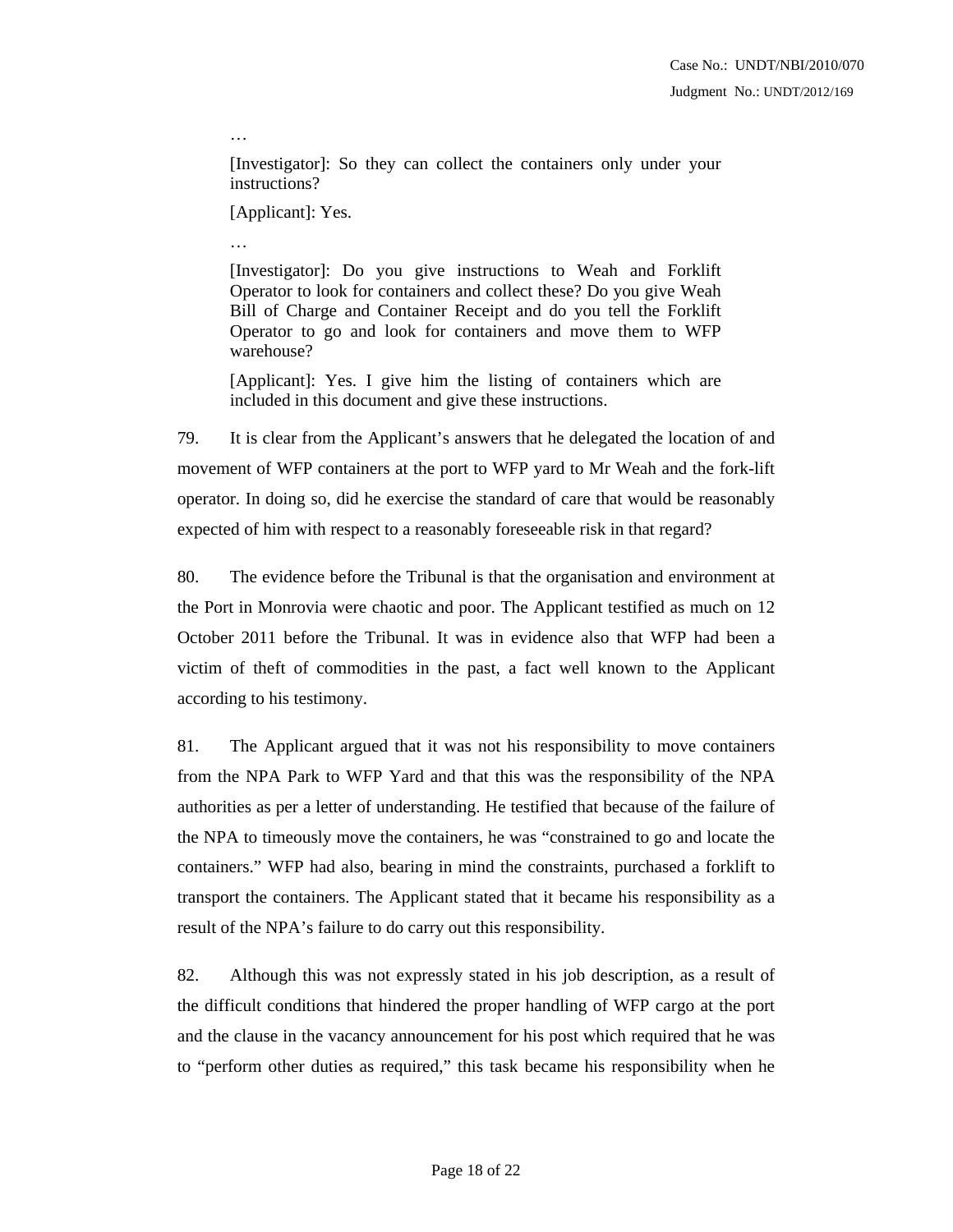was assigned to oversee the handling of matters concerning the clearing and storing of WFP cargo at the port.

83. After having taken the responsibility for the movement of containers using the WFP Forklift Operator, a responsibility he had held for more than one year, the Applicant cannot turn around to deny responsibility on the untenable ground that it was not an assigned duty under the vacancy announcement for his post. By virtue of this established practice, it fell under his duties as a Logistics Assistant.

84. The Applicant testified that "…Weah should really go by himself to locate containers and then bring the lading where the containers are located. He tells me 'the containers are located here, here, here.' Then we all go with forklift and the forklift starts to move them. He alone, yes, can go alone to locate where the containers are. That was my request."

85. It is clear from the evidence that Mr Weah assisted the Applicant, to locate the containers in a most disorganized NPA Park using the Bill of Lading which listed the container numbers for all WFP containers. Thereafter the Applicant would then wait for Mr Weah to return with information about the locations of the containers. Mr Weah in this particular instance was also in possession of the Bill of Charge which, the Applicant confirmed in testimony, was the key document that permitted the containers to leave the NPA Park.

86. There is nothing that supports the Applicant's testimony that the assistance provided by Mr Weah was part of a contract between WFP and Seatrans. Mr Musa testified that the sole responsibility of Seatrans was to deal with customs and clearing. Once this had been done, WFP was then solely responsible for the movement of the containers from the NPA Park to the WFP Yard. The Applicant also admitted in his testimony that he had not sought authorisation from Mr Musa, Mr Bah or any other supervisor to use Mr Weah to locate and move containers.

87. Instead, it was his testimony that Mr Weah's assistance in helping him to locate containers would speed up the process and "that's how *I gave the go ahead* to the supervisor for this guy to come and be helping." [Emphasis added]. Not only did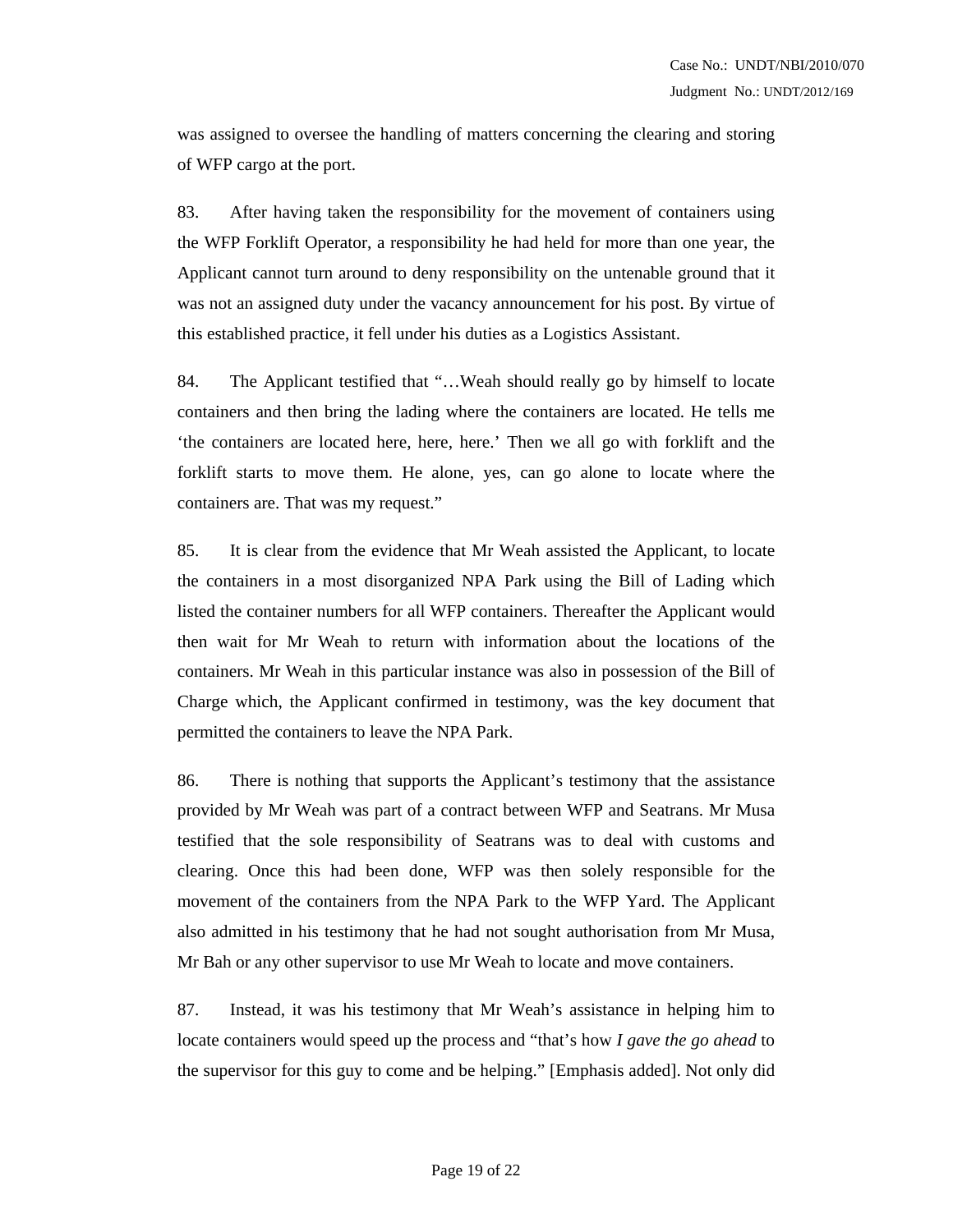the Applicant not have authorisation to have Mr Weah perform his duties, he did not inform his supervisors of this arrangement.

88. The testimony of Mr Avorklya that the Applicant's supervisors may have known that Mr Weah usually assisted the Applicant in locating and moving WFP containers is irrelevant. Mr Musa testified on 13 October 2011 that he had not given the Applicant any authority to transfer his responsibilities to another person nor had he been informed of the arrangement between the Applicant and Mr Weah until the incident that gave rise to this case. The Applicant had not informed his supervisors of this arrangement and the said arrangement was not endorsed by any of them.

89. In light of the foregoing facts, the Tribunal finds as follows:

90. The Port in Monrovia was poorly organised and chaotic with respect to the handling of containers in the NPA Park. WFP had previously been a victim of theft of its cargo, a fact the Applicant was aware of. In such a chaotic and disorganised environment it would not be far-fetched to expect the staff member, who had been assigned the responsibility of overseeing the location, clearing and delivering of WFP containers to the WFP yard, to exercise a requisite degree of care with respect to this assignment. It was expected that the Applicant would implement such cautionary measures as necessary as there clearly was a high probability of theft.

91. The Tribunal finds that the Applicant did not exercise the degree of care expected of him in the circumstances.

92. In addition, the Applicant had negligently allowed Mr Weah possession of the Bill of Lading (documents that contains all the container numbers and information) and the Bill of Charge (document that permits the containers to leave the NPA Park) at the time the nine WFP containers went missing from the port. Armed with these key documents, which ought to have been retrieved by the Applicant, it was easy to steal the containers.

93. A duty-conscious and vigilant Logistics Assistant in the Applicant's position ought to have reasonably foreseen that the documents in possession of Mr Weah were sufficient to enable him to misappropriate the containers.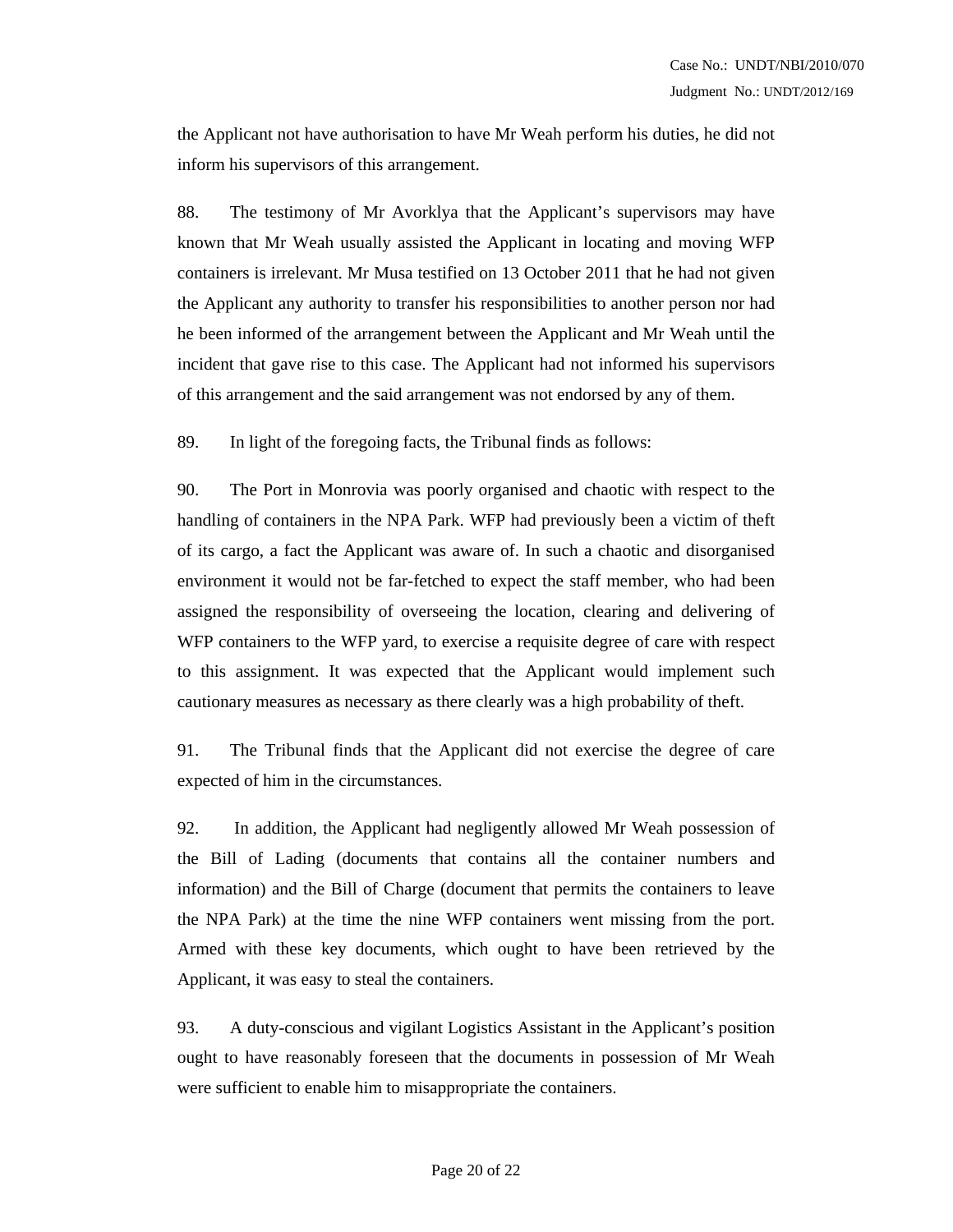94. By virtue of the Applicant allowing Mr Weah to locate containers on his own and allowing him to go with the Forklift Operator, sometimes, to collect the containers (as he had stated in his interview with the investigators), the opportunity to misappropriate containers was enabled by the Applicant's lack of due diligence in his monitoring and supervising of the movement of WFP containers.

95. It is the finding of this Tribunal that the Applicant in this case failed to exercise the standard of care that a reasonable person would have exercised with respect to a reasonably foreseeable risk. This was a rather serious failure which cost the Organisation loss of property valued at USD190,000.

96. Furthermore, the Applicant's conduct amounted to misconduct as he was grossly negligent in carrying out his assigned responsibilities.

#### *Was the sanction imposed on the Applicant proportionate to the imputed conduct?*

97. The International Labour Organisation Administrative Tribunal ("ILOAT") reaffirmed the established precedent that the decision-maker has the discretion in determining the relevant sanction and its severity to be imposed on a staff member whose misconduct has been established. It must be noted however that such discretion must be exercised "in observance of the rule of law, particularly the principle of proportionality." 8

98. The principle of proportionality means that an administrative action should not be more excessive than is necessary for obtaining the desired result. The requirement of proportionality is satisfied if a course of action is reasonable, but not if the course of action is found to be excessive. $\degree$ 

99. The Respondent submits that these failures constituted gross negligence of such magnitude that the Respondent could reasonably decide that it could not entrust the Applicant with responsibility for the Organisation's primary commodity—the food intended for beneficiaries. The Respondent submits that WFP was correct in concluding that the bond of trust between the Applicant and WFP was irrevocably broken, rendering his continued employment untenable.

 $\overline{a}$ 

<sup>8</sup> ILOAT Judgment No. 1984, In re *van Walstijn* (2000) (para 7). 9 *Sanwidi* UNAT/2010/084 para 39.